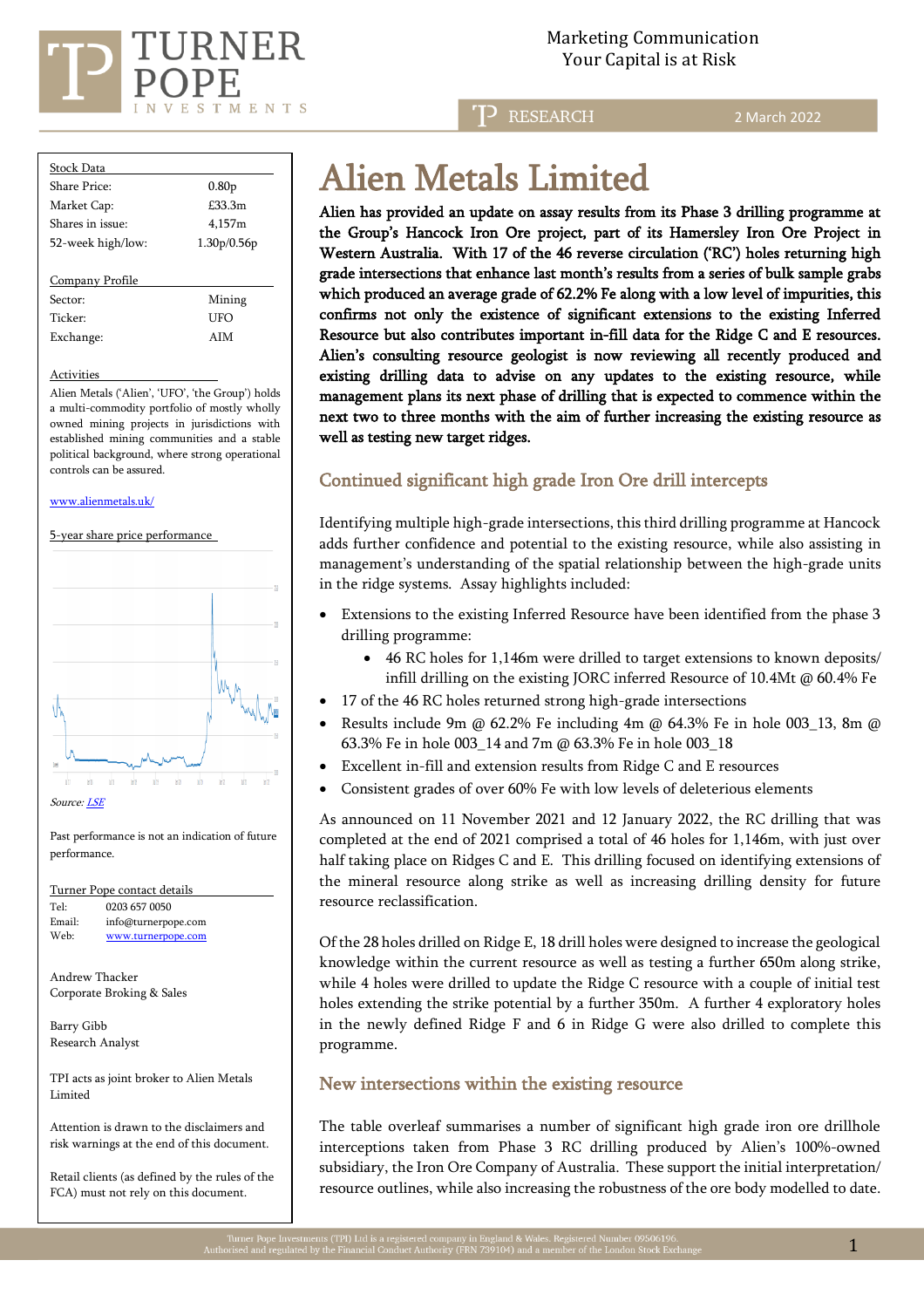# Marketing Communication Your Capital is at Risk



RESEARCH כדי

2 March 2022

|  |                                                      |  | Summary of Significant High Grade Iron Ore Drillhole Interceptions |
|--|------------------------------------------------------|--|--------------------------------------------------------------------|
|  | <b>Phase 3 RC drilling, Hancock Iron Ore Project</b> |  |                                                                    |

| <b>Hole Number</b> | Intersection (m) | Fe<br>% | From $(m)$     | Ridge        | Inside/Outside current Resource |
|--------------------|------------------|---------|----------------|--------------|---------------------------------|
|                    |                  |         |                |              |                                 |
| AM21RC003_006      | 3                | 62      | 6              | E            | Outside                         |
| AM21RC003_010      | $\overline{4}$   | 63.7    | 13             | E            | Inside                          |
| AM21RC003_011      | $\overline{4}$   | 64.3    | 8              | E            | Inside                          |
| AM21RC003_011      | $\overline{7}$   | 62.8    | 5              | E            | Inside                          |
| AM21RC003_013      | 9                | 62.2    | $\overline{4}$ | E            | Inside                          |
| AM21RC003 013      | 4                | 63.4    | 9              | E            | Inside                          |
| AM21RC003_014      | 8                | 63.3    | $\mathbf{1}$   | E            | Inside                          |
| AM21RC003_017      | 5                | 62.3    | 11             | E            | Inside                          |
| M21RC003_018       | 7                | 63.3    | $\overline{4}$ | E            | Outside                         |
| AM21RC003_021      | 5                | 62.6    | 5              | E            | Inside                          |
| AM21RC003_023      | 8                | 62.2    | 3              | E            | Inside                          |
| AM21RC003_025      | 9                | 62.1    | $\overline{4}$ | E            | Inside                          |
| AM21RC003_028      | 8                | 63      | 10             | C            | Inside                          |
| AM21RC003_029      | $\overline{4}$   | 62      | 3              | C            | Inside                          |
| AM21RC003_031      | 5                | 63.9    | $\mathbf{0}$   | $\mathsf{C}$ | Outside                         |
| AM21RC003_033      | 6                | 63.1    | 8              | C            | Inside                          |
| AM21RC003_034      | 9                | 62.7    | 14             | E            | Inside                          |

Source: Alien, [RNS of 2 March 2022](https://www.londonstockexchange.com/news-article/UFO/high-grade-iron-ore-drill-intercepts-at-hancock/15349196)

The above results identify a number of new intersections on strike both east and west of the ridge C and E resources that offer potential to not only increase the prospect's total JORC-complaint tonnage, while also continuing to enhance its high-grade nature. This is expected to be conformed once the Group's consulting resource geologist, Howard Baker, has reviewed all new and existing data. Furthermore, additional detail taken from certain locations that follow the trend line of the high-grade sections within the larger iron ore beds, suggest a possible second parallel high-grade bed immediately south of Ridge E that originally was thought to be only contain lower grade iron ore material.

# Location of completed RC drill hole locations, Phase 3 drilling ridges C and E, Hancock Iron Ore Project Source: Alien, RNS of 2 March 2022





Source: Alien[, RNS of 2 March 2022](https://www.londonstockexchange.com/news-article/UFO/high-grade-iron-ore-drill-intercepts-at-hancock/15349196)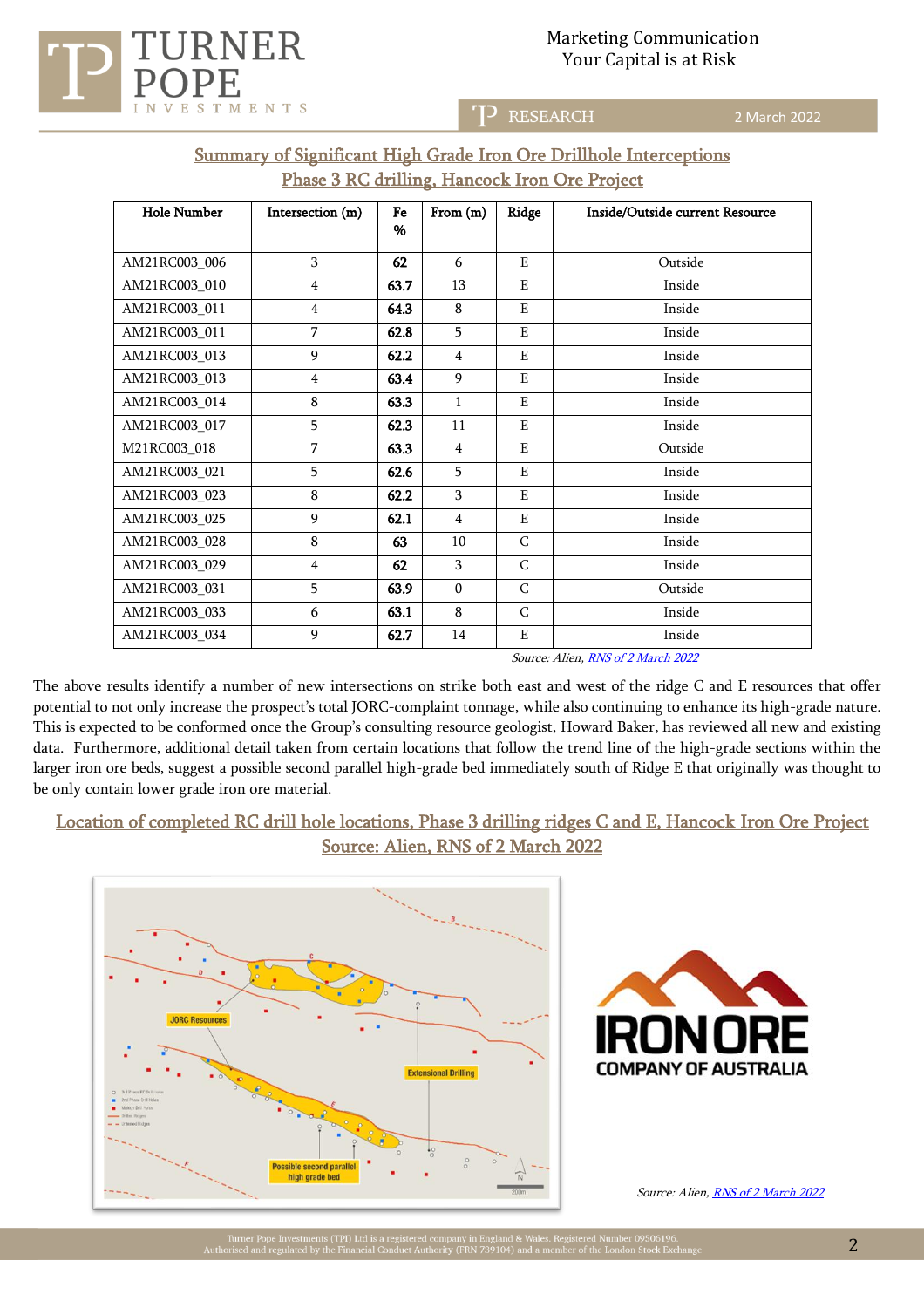

# Marketing Communication Your Capital is at Risk

T<sup>2</sup> RESEARCH

2 March 2022

Reviewing various series of cross sections across some of the Hancock ridges, strong corelation has been identified amongst some of the significant holes from this phase of drilling, as is demonstrated in the schematics below:

## Cross Section 1000m East, Ridge C, Hancock Iron Ore Project



Source: Alien[, RNS of 2 March 2022](https://www.londonstockexchange.com/news-article/UFO/high-grade-iron-ore-drill-intercepts-at-hancock/15349196)

## Cross Section 1000m East, Ridge E, Hancock Iron Ore Project



Source: Alien[, RNS of 2 March 2022](https://www.londonstockexchange.com/news-article/UFO/high-grade-iron-ore-drill-intercepts-at-hancock/15349196)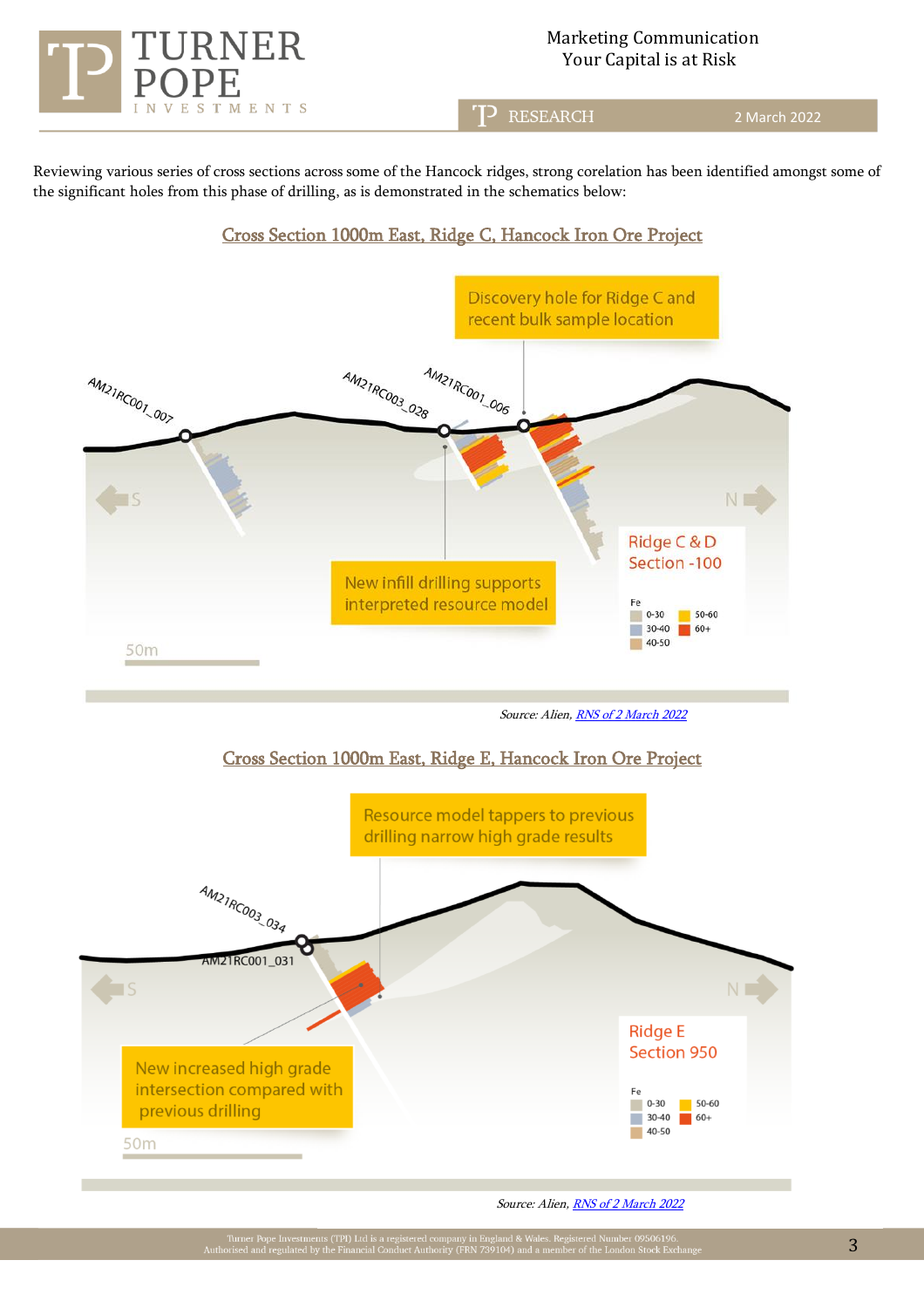



#### T<sup>2</sup> RESEARCH

2 March 2022

# Alien remains well-resourced to ensure continued heavy news flow in coming months

Today's news adds yet further confidence to Alien's fast revolving development wheel. With the completion of a £4 million (gross) equity placing on 4 November 2021, even with the possible acceleration of works surrounding Elizabeth Hill, the Group still appears to have sufficient financial resources to provide a working runway beyond Q3 2022. The coming months might accordingly be expected to continue to build upon the recent exceptional run of development progress reported across its portfolio of highly prospective base and precious metals exploration projects. The list includes not only continued fast-track development at the Group's Hancock Iron Ore Project while also progressing the 90% acquisition of the Hamersley Tenements, but also further key assay results from Elizabeth Hill, completion of the proposed acquisition of the 2.2Moz Munni Munni Platinum Group Metals & Gold Project and a maiden drilling programme at its 100%-owned Los Campos and San Celso silver and copper-gold Donovan 2 projects in Mexico. Management can also be expected to continue to review other potential projects for acquisition that might complement the Group's existing portfolio.

In this respect, it is worth recalling that back on 25 February 2021, TPI published an updated assessment of Alien. This individually reviewed each of the Group's continuing projects, from which it derived a sum-of-parts upside valuation of £82.9 million. Hamersley dominated these, contributing some £61.2 million of the total. Subsequently, of course, Alien announced negotiations were underway in order to take its holding in the Brockman and Hancock Ranges projects from 51% to 90% through a cash and shares transaction; now being finalised, this transaction (before even considering the significant progress being made elsewhere in the portfolio), along with subsequent production of Hancock's Maiden JORC resource in September 202,1 clearly presents opportunity to boost this figure beyond that indicated in the original assessment.

Since February 2021, the spot US\$ price of iron ore has been highly volatile. Initially surging quite dramatically in the face of global supply-constraints following international governments and private consortiums commissioning major, relatively nearterm infrastructural projects in an effort to support economic recovery as they move into a post-Pandemic environment, 62% Fe fines imported into Northern China peaked in May 2021 at a c.US\$230/tonne, an all-time high. Setting back sharply from mid-July, following the Chinese government instructing major producers in its steel provinces to limit output to 2020 volumes, while raising export tariffs on certain materials and removing rebates on cold-rolled products in an effort to curb national carbon emissions, the coincident debt crisis faced by over-extended Chinese property companies and national power shortages have resulted in it touching lows of around US\$82.5/tonne last November. Prudently, this was close to the level incorporated in the Scoping Study's DCF assessment, despite which the metal has more recently rebounded to above US\$140/tonne.

Given that China presently buys about 70% of global seaborne volumes, the price sensitivity of the past twelve months should be no great surprise. That said, global iron ore production growth is expected to average only 3.6% between 2021–2025 according to an August 2021 report by Fitch Solutions, while Pandemic-accelerated infrastructural spending (largely dominated by metalhungry power sector spending) witnessed a 5.5% increase spread across a large number of projects in 2020 according to Refinitiv Financial Solutions, a figure that is expected to have been followed by a similar increment in 2021. With many spot base metals continuing to trade at a premium to later-dated contracts signalling tight supplies, a repeat of August 2021's sharp rebound already appears to be underway in 2022, seemingly anticipating a boost to China's real economy amid rising confidence in its strict isolation and vaccination drive. Moreover, recognising that China's steel industry aims to reach peak carbon emissions by 2025 and achieve a 30% reduction from peak by 2030, its decarbonisation push is seen providing new demand for high-grade direct feed products, possibly spiking premium ore prices around the time that scale production from Hancock gets underway.

With Hancock's operating costs of <US\$60/tonne Free-on-Board ('FOB') resulting in potential annual operating cashflow of over US\$70/tonne at current spot prices along with significant opportunity to substantially enlarge the Project's total resource, management are now focussed on accelerating development, permitting and mine design with a view to moving into production within a short timeframe. Of significance here also to interested producers, is that the project's total Capex is estimated to be less than US\$30m with high grade material being found at depth as low as just 1m.

Taking this together with reduced exploration risk being suggested by Hancock's continuing run of positive drill results, the MRE and the initial Scoping Study, the relatively low cost of processing its DSO along with valuation comparison with Alien's possibly most obvious (albeit more advanced) peer, Fenix Resources Limited (ASX: FEX), which is presently valued at AUD\$113 million (£61.2 million) based on a total of 10.5Mt @ 64.2% Fe (Indicated and Inferred) Mineral Resources, suggests quite significant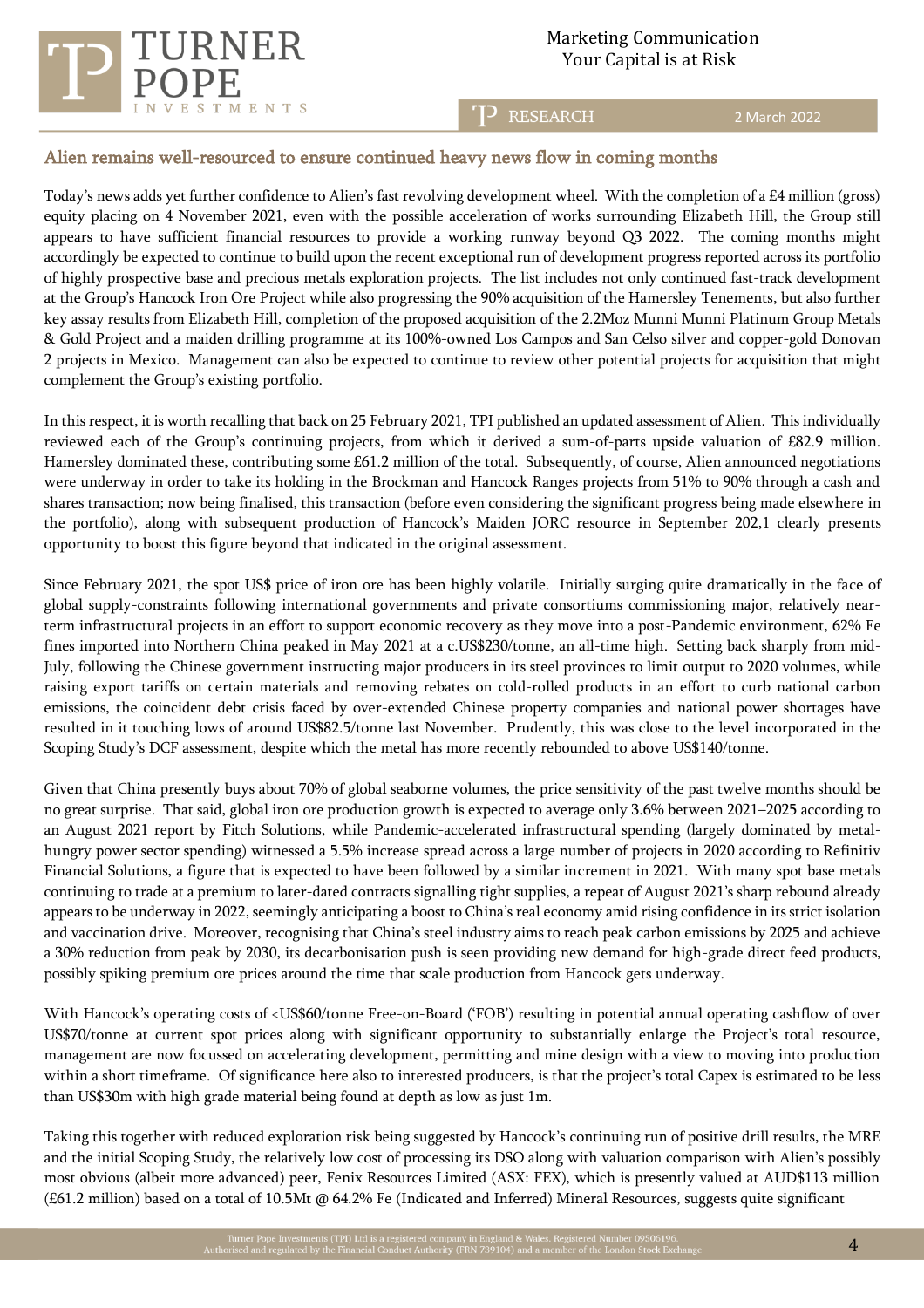

# Marketing Communication Your Capital is at Risk

T<sup>2</sup> RESEARCH

2 March 2022

potential for an upward reassessment. Demonstrating the shareholder value Hancock has potential to generate, it is worth noting Fenix's quarterly report of 12 October 2021, which indicated a C1 FOB cash cost of AUD\$86.77 (US\$64.4, £46.9) per wet metric tonne ('wmt') resulting from production of 197,848 wmt of lump and 143,422 wmt of fines, from which it produced AUS\$25m (£13.5m) of net operating cashflow. Being surrounded by major iron-ore producing mines while also recognising Hamersley's overall confirmed exploration target of between 50 and 245Mt @ 50% to 65% Fe, TPI is now considering these factors along with scope to reduce the aggressive 80% discount presently applied to the opportunity. Similarly prudent valuations apportioned elsewhere amongst the Group's exciting, albeit earlier stage portfolio, to which applied exploration-stage discounts range from 60% to 90% (in order to account for remaining execution, financing and dilution risks), also need to be revisited. In expectation of continued heavy news flow, Alien's share price is seen anticipating potential for further high-impact releases.

(Please note that TPI's valuation is based on financial modelling and there is no guarantee that such a valuation will ever be realised, therefore please do not base investment decisions on this valuation alone. Also please note that past performance is not a reliable indicator of future results.)

# THIS DOCUMENT IS NOT FOR PUBLICATION, DISTRIBUTION OR TRANSMISSION INTO THE UNITED STATES OF AMERICA, JAPAN, CANADA OR AUSTRALIA.

#### **Conflicts**

This is a non-independent marketing communication under the rules of the Financial Conduct Authority ("FCA"). The analyst who has prepared this report is aware that Turner Pope Investments (TPI) Limited ("TPI") has a relationship with the company covered in this report. Accordingly, the report has not been prepared in accordance with legal requirements designed to promote the independence of investment research and is not subject to any prohibition on dealing by TPI or its clients ahead of the dissemination of investment research.

TPI manages its conflicts in accordance with its conflict management policy. For example, TPI may provide services (including corporate finance advice) where the flow of information is restricted by a Chinese wall. Accordingly, information may be available to TPI that is not reflected in this document. TPI may have acted upon or used research recommendations before they have been published.

#### Risk Warnings

Retail clients (as defined by the rules of the FCA) must not rely on this document.

Any opinions expressed in this document are those of TPI's research analyst. Any forecast or valuation given in this document is the theoretical result of a study of a range of possible outcomes and is not a forecast of a likely outcome or share price.